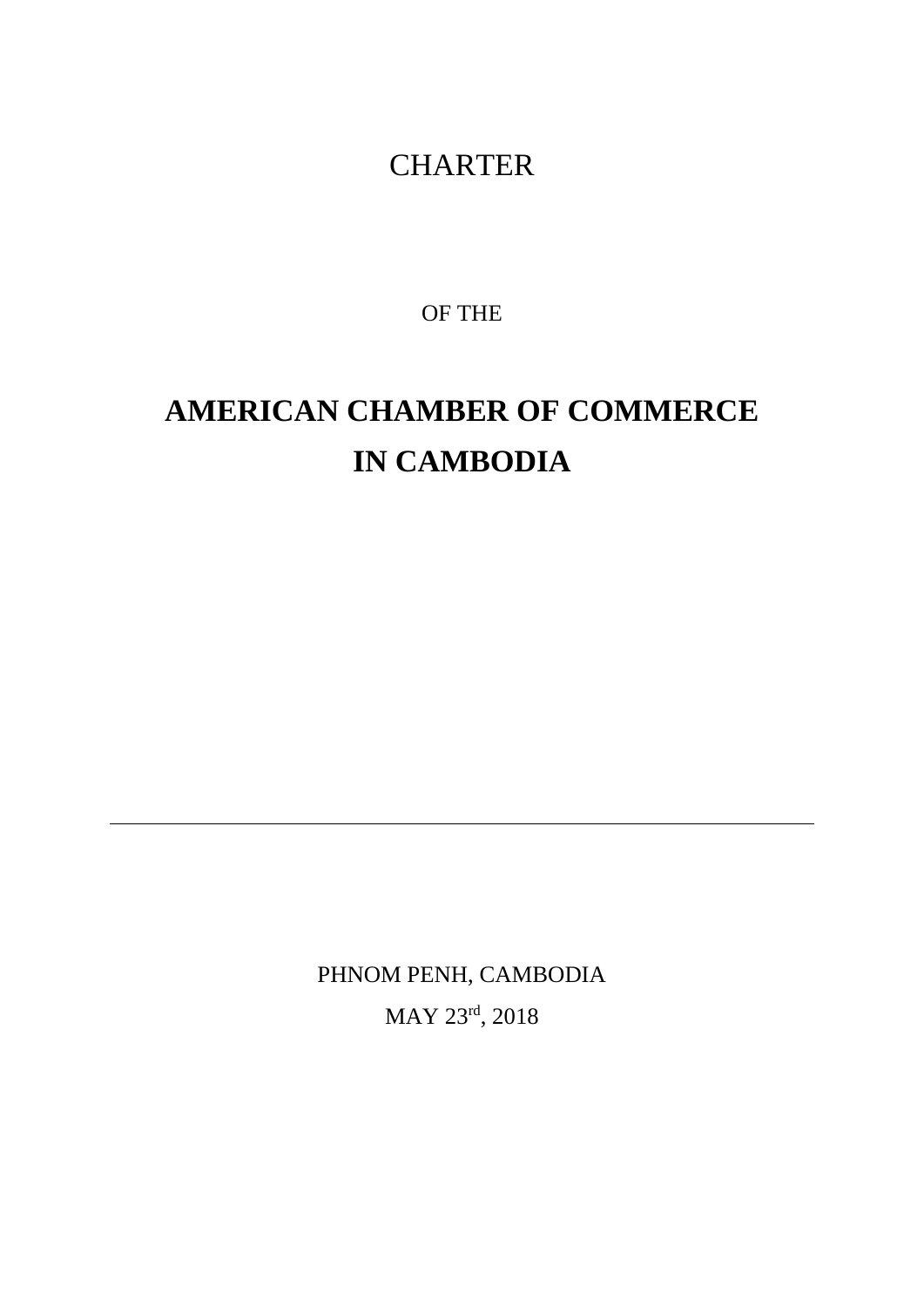This charter of The American Chamber of Commerce in Cambodia ("Charter"), and its associated bylaws ("Bylaws"), supersedes any and all previous charters, bylaws and related governing documents of The American Chamber of Commerce in Cambodia, in their entirety, and no such previous charters, bylaws and related governing documents shall have any legal effect and shall not be enforceable at any time following the adoption of this Charter. All previous decisions of the Board of Governors and of the members of The American Chamber of Commerce in Cambodia remain in effect to the extent that they are not inconsistent with this Charter.

## **CHAPTER I. NAME, ADDRESS AND LOGO**

#### **1. Name**

The American Chamber of Commerce in Cambodia, formerly the American Cambodian Business Council, shall be known as "AmCham."

The name and abbreviation of AmCham may be amended by a decision of the Board of Governors of AmCham ("Board").

#### **2. Address**

AmCham's office is located at: S. I. Building, 2<sup>nd</sup> Floor, #93 Preah Sihanouk, Village 7, Sangkat Chatomuk, Khan DaunPenh, Kingdom of Cambodia.

The address of AmCham may be amended by a decision of the Board.

**3. Logo**



The logo of AmCham may be amended by a decision of the Board.

## **CHAPTER II. PURPOSES AND OBJECTIVES**

#### **4. Purposes and Objectives**

The purposes and objectives for which AmCham is established are as follows:

- 4.1. To promote the development of trade, commerce and investment between the United States of America ("U.S.") and the Kingdom of Cambodia ("Cambodia").
- 4.2. To provide a forum in which AmCham members ("Members") can identify and discuss common issues regarding their commercial interests in Cambodia.
- 4.3. To coordinate and facilitate interaction among Members, American business persons, persons engaged in business with U.S. businesses and other Americans interested in Cambodian business issues.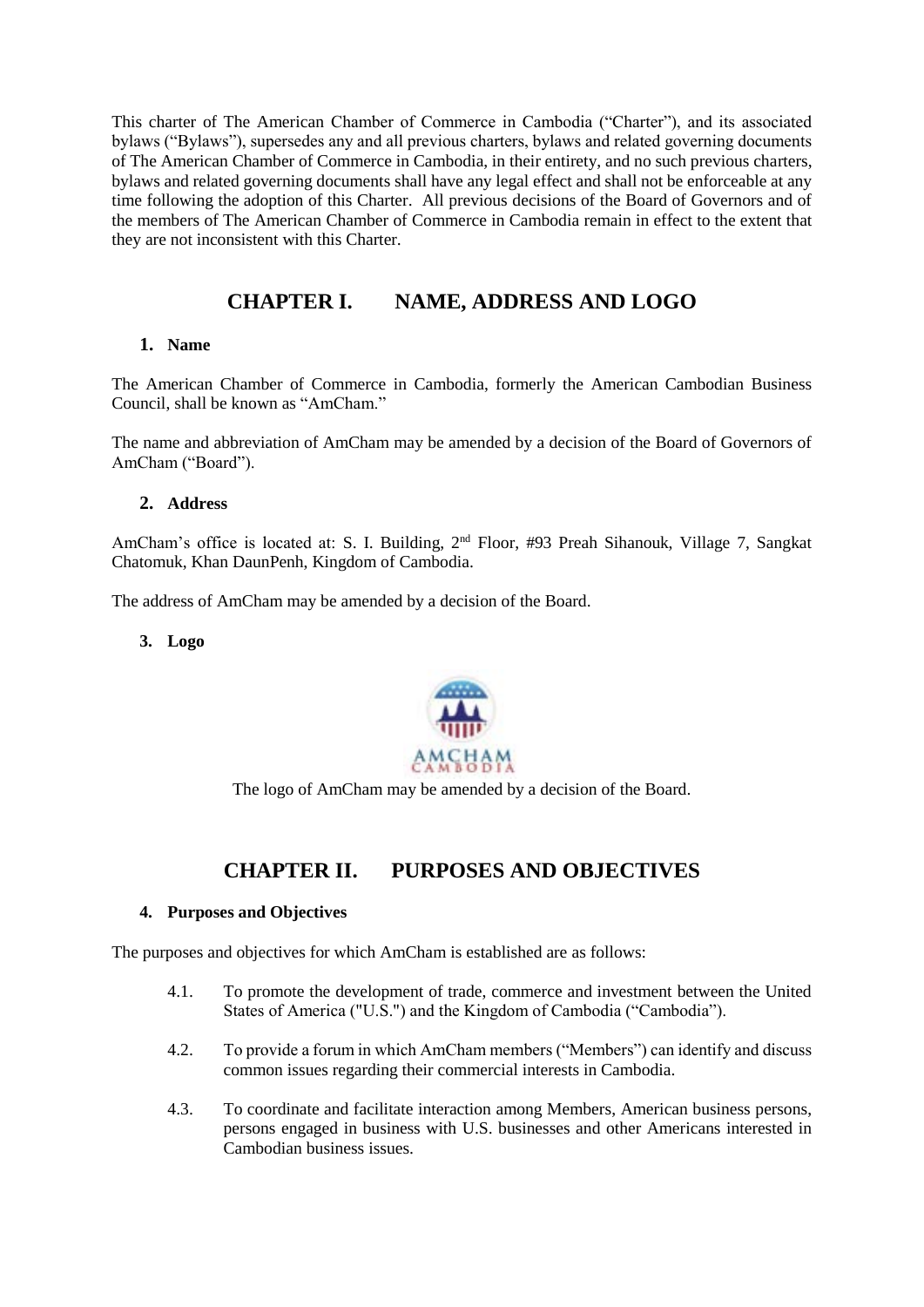- 4.4. To provide information on how prospective U.S. or Cambodian legislation, regulations and other policies would affect business in Cambodia and with U.S. business entities.
- 4.5. To maintain relations with the United States Chamber of Commerce and other chambers of commerce and other relevant bodies.
- 4.6. To do all other lawful things as may be incidental or conducive to the attainment of the foregoing objectives.

## **CHAPTER III. BYLAWS**

#### **5. Bylaws**

Bylaws ("**Bylaws**") may be adopted and revised by the Board or by the Members and are referred to in the Charter. The Bylaws may be adopted and amended at any time by an ordinary resolution of the Board so long as any such Bylaws and amendments to the Bylaws are not inconsistent with this Charter. The Board may not increase the scope of authority granted to the Board under the Charter.

## **CHAPTER IV. MEMBERSHIP CATEGORIES AND VOTING RIGHTS**

#### **6. Membership**

A "Member" of AmCham is any business entity, organization, association, business group or individual who satisfies any of the criteria for membership described below, who remains current in its payment of the required membership dues, who has not resigned from its membership in AmCham, whose application for membership has been duly approved by the Board and whose membership in AmCham has not been revoked by the Board or by the members of AmCham or otherwise terminated.

The Board may deny membership to any applicant for membership in AmCham, even where such applicant meets the criteria set forth below. The Board may also grant membership to an applicant for membership in AmCham in a membership category other than the category sought by the applicant.

#### **7. Membership Categories**

The AmCham membership categories are as follows:

#### 7.1.**Company Member**

- (a) A Company Member is any business entity properly registered at the Ministry of Commerce of Cambodia, and in compliance with all corporate governance requirements under the laws of Cambodia, which satisfies at least one of the following:
	- i) At least 20% of the equity of the business entity is owned by U.S. citizens, U.S. legal residents or business entities registered in the U.S., or any combination of the above;
	- ii) The business entity engages in a significant amount of business with business entities registered in the U.S. The Board has discretion to determine what constitutes "a significant amount of business;" and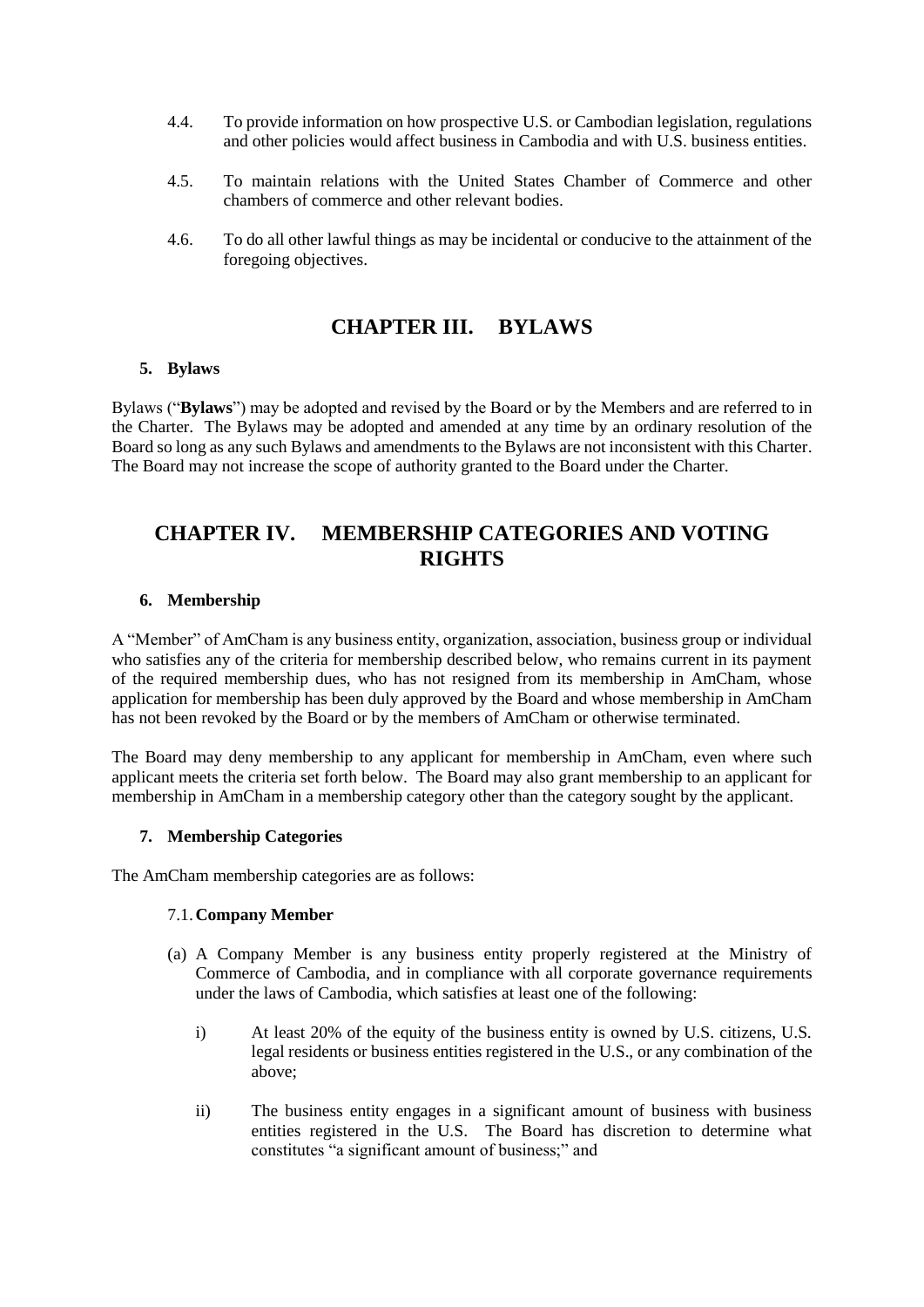- iii) The business entity is an authorized Cambodian distributor, service provider and/or representative of any product(s) and/or services(s) which are considered to be American-branded product(s) and/or service(s). The Board has discretion to determine whether or not the business entity is such an authorized distributor, service provider and/or representative and to determine whether the relevant product(s) and/or service(s) are American-branded.
- b) The Board may waive any of the requirements set out in 7.1 (a) above and may grant Company Member membership, with or without voting rights, to a Member or an applicant that does not meet the above requirements.
- c) The Board may create sub-categories of membership within the Company Member category.
- d) Each Company Member shall have one vote on any matter or issue presented to the Members of AmCham for a vote.

#### 7.2**. Overseas Company Member**

- (a) An Overseas Company Member is any business entity meeting the requirements set out in Article 7.1 above but which is not registered as a business entity with the Ministry of Commerce of Cambodia.
- (b) The Board may create sub-categories of membership within the Overseas Company Member category.
- (c) Overseas Company Members shall not be entitled to vote on any matter or issue presented to the Members of AmCham for a vote.

#### 7.3. **Small and Medium Enterprise Member ("SME Member")**

- (a) An SME Member is any business entity properly registered at the Ministry of Commerce of Cambodia, and in compliance with all corporate governance requirements under the laws of Cambodia, which has 10 or fewer employees, and which meets the requirements set out in Article 7.1 (a) above.
- (b) The Board may waive any requirement set out in Article 7.3 (a) above.
- (c) The Board may grant SME Member membership to any applicant for AmCham membership which is not a business entity, including but not necessarily limited to nongovernmental organizations and associations.
- (d) The Board may create sub-categories of membership within the SME Member category.
- (e) SME Members shall not be entitled to vote on any matter or issue presented to the Members of AmCham for a vote.

#### 7.4. **Individual Member – Regular**

- (a) An Individual Member Regular is any individual person who is a U.S. citizen or U.S. legal resident, at least 18 years of age, who does not qualify as a Company Member or SME Member.
- (b) An Individual Member Regular shall not be entitled to vote on any matter or issue presented to the Members of AmCham for a vote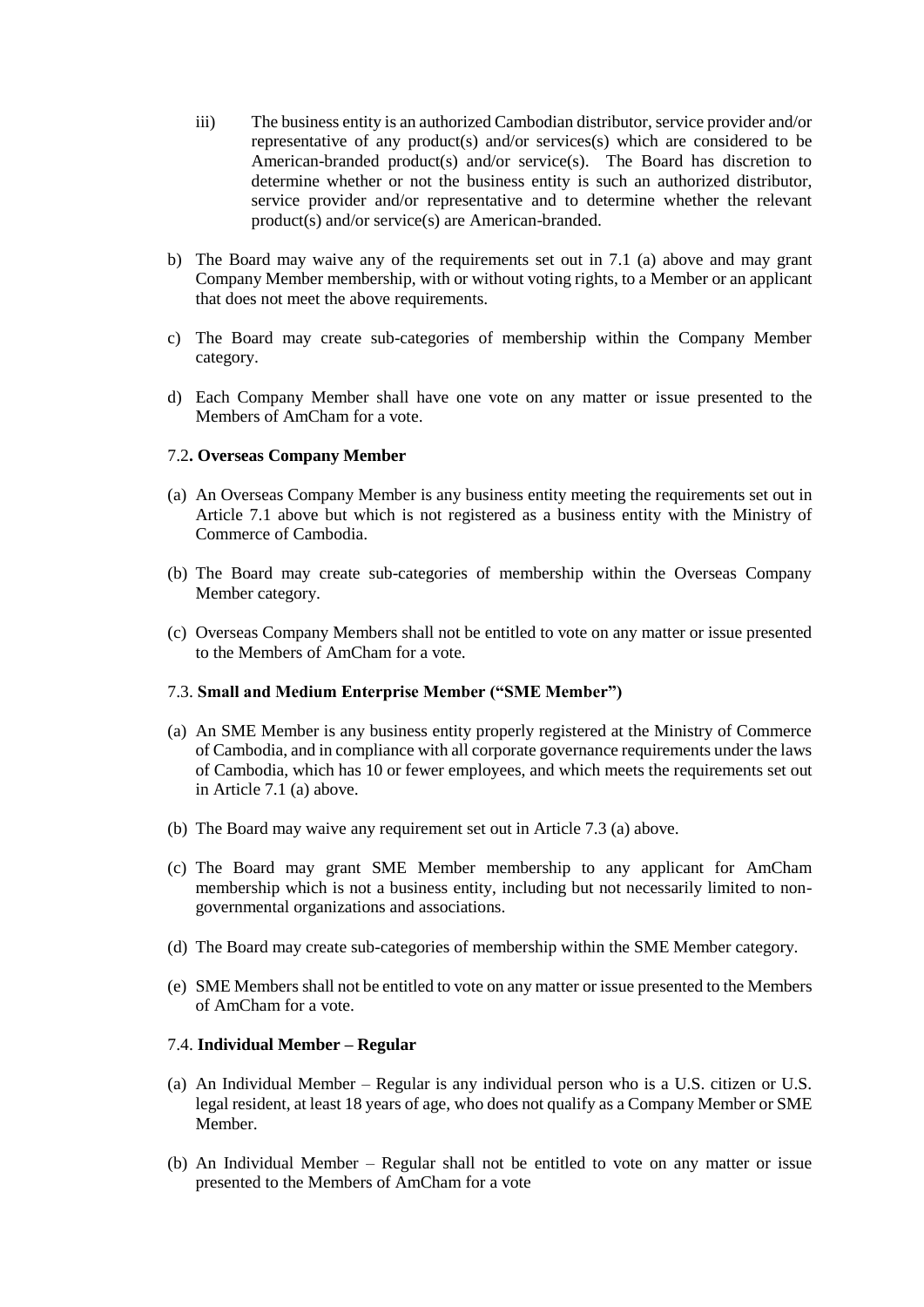- (c) The Board may determine any additional criteria required to be granted membership as an Individual Member – Regular.
- (d) The Board may waive the requirements for Individual Member Regular for any Member who is of this category at the time this Charter is adopted.

#### 7.5. **Individual Member – Honorary**

- (a) An Individual Member Honorary is any individual person who is a U.S. citizen or U.S. legal resident, at least 18 years of age, who does not qualify as a Company Member or SME Member.
- (b) An Individual Member Honorary shall not be entitled to vote on any matter or issue presented to the Members of AmCham for a vote.
- (c) The Board may determine any additional criteria required to be granted membership as an Individual Member – Honorary.
- (d) The Board may waive the requirements for Individual Member Honorary for any Member who is of this category at the time this Charter is adopted.

## **CHAPTER V. APPLICATIONS FOR MEMBERSHIP**

#### **8. Application and Approval**

Applicants for membership in AmCham shall submit an application, in the form prescribed by the Board, to the Executive Director, and such application requirements must be publicly available. The acceptability of any applicant for membership or any change in classification of membership shall be determined by the Board. However, Members having a right to vote may override the Board's membership decision by a vote of two-thirds (2/3) of the voting Members in favor of or opposing membership for any applicant.

An ordinary resolution of the Board to approve the applicant must be passed in order for the applicant to become a member of AmCham.

#### **9. Notice**

The applicant shall be duly informed by the Executive Director of the application result. The membership of approved applicants shall start from the date on which the Board grants membership.

#### **CHAPTER VI. RIGHTS AND OBLIGATIONS OF MEMBERS**

#### **10. Voting Privileges**

Company Members shall be entitled to one vote each, to be cast by its designee. No Company Member shall be entitled to vote unless its dues are paid in full.

In addition to the right to vote at any meeting of the Members where a vote is held, the Board may permit Members to vote by electronic or other means and may permit Members to vote prior to such meeting.

Members which are not Company Members may not vote.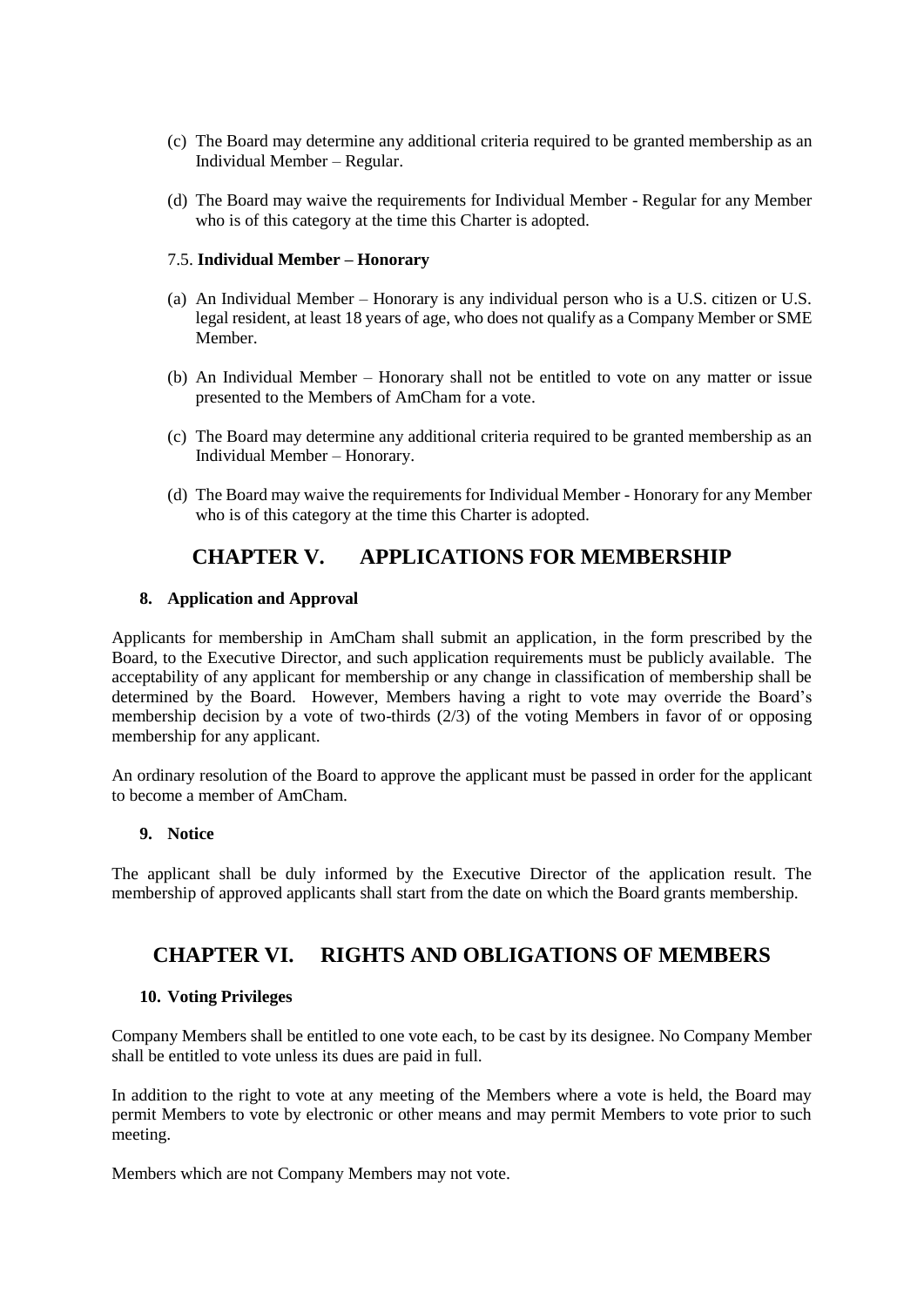#### **11. Proxies**

Any Member entitled to vote, whose designee is not present at a meeting where a vote is held or whose designee is not available to vote by other means may, by written proxy, delegate a person who is a representative of a Member, to vote on the Member's behalf. A person appointed to cast a proxy vote must vote in accordance with the instructions provided by the Member which appointed such proxy. A person may hold more than one proxy.

#### **12. Rights of Members**

- 12.1. Members shall be entitled to the privileges of receiving assistance and benefits related to activities from AmCham.
- 12.2. Members will have the right to express their opinions and make recommendations at any meeting of Members.

#### **13. Obligations of Members**

- 13.1. Members must strictly adhere to the rules, regulations, and directives of AmCham and set forth in this Charter, the Bylaws and otherwise.
- 13.2. Members who change name, nationality, address or business description shall give notice of such to the Executive Director within seven days following such change.

#### **14. Expulsion of Members**

The Board may expel a Member and terminate such Member's membership in AmCham for dishonorable conduct or for failure to comply with the obligations of members as provided in this Charter or the Bylaws or otherwise, or a Member whose continued membership is considered by the Board to be detrimental to AmCham, by at least three fourths (3/4) affirmative votes of the total number of members of the Board. The Board shall hold a meeting of the Board on such expulsion prior to voting. The Executive Director shall give notice in writing to the Member accused at least seven days prior to the date of the meeting at which the Member shall have an opportunity to address the Board.

If the Member being considered for expulsion is not present at the meeting in person or by its representative, the Board may vote on a resolution to expel as if the Member were present.

#### **15. Resignation and Suspension of Members**

A Member may resign from membership in AmCham by giving written notice to the Executive Director at least 30 days prior to membership dues being payable, otherwise the Member will be liable for the dues for the succeeding period notwithstanding the resignation.

Any Member that is three (3) months or more delinquent in payment of membership dues, may be deemed by the Board as having their membership suspended. Any Member whose membership is suspended shall have no rights afforded to Members under this Charter. Suspension of membership shall be lifted, and full rights as a Member reinstated, upon full payment of all dues owing, along with any interest and penalties which may be imposed by the Board, on such Member.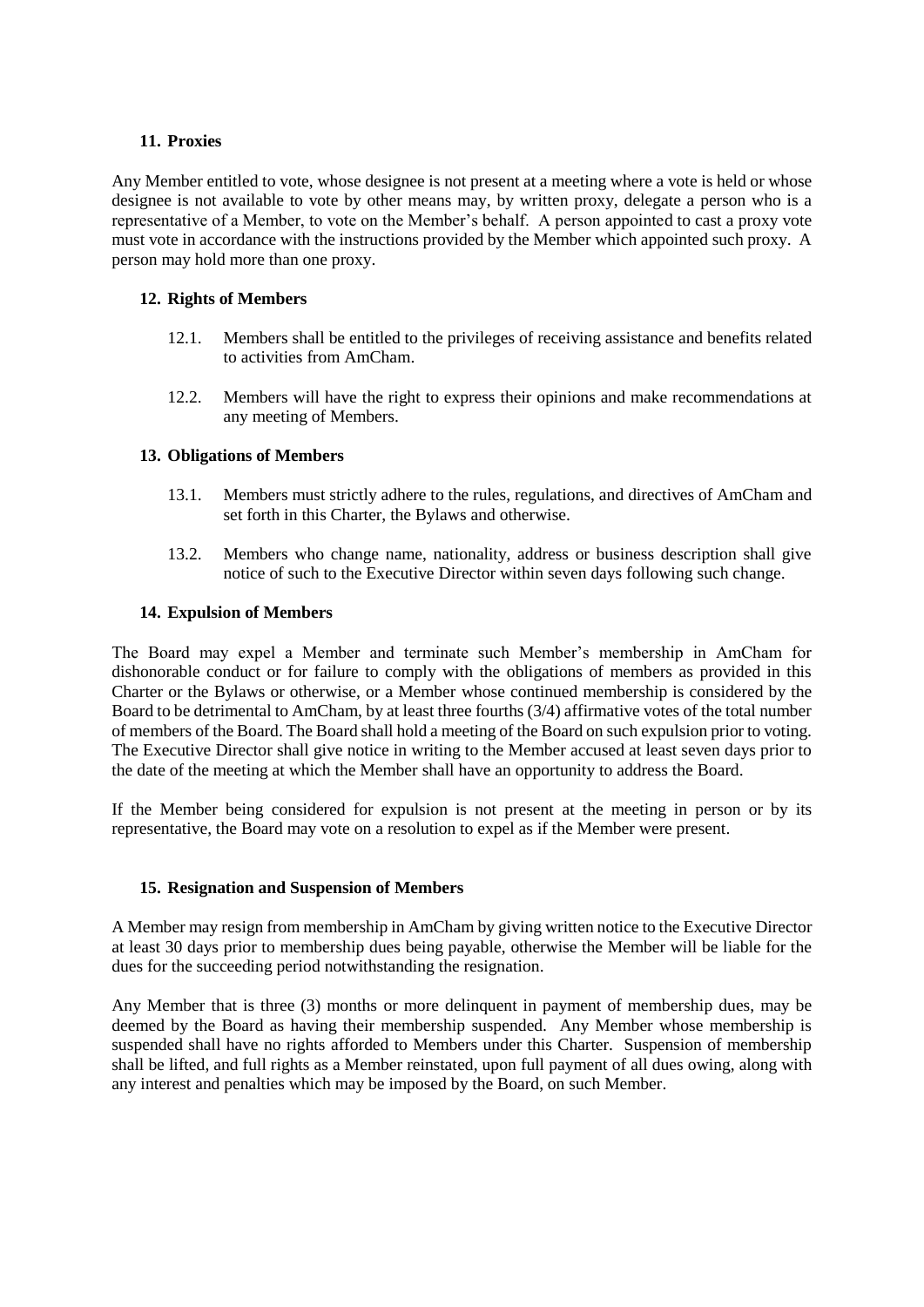#### **16. Termination of Membership**

The membership in AmCham of any Member shall be immediately terminated for any of the following causes:

- (a) In the case of the Member's death;
- (b) If the Member resigns in accordance with this Charter;
- (c) If the Member is adjudicated insolvent or files a petition for insolvency;
- (d) If the Member initiates a winding up or dissolution process;
- (e) If the Member becomes incompetent or quasi-incompetent; and
- (f) If the member is excluded from membership under this Charter.

#### **17. Other**

- 17.1. Membership is non-transferable.
- 17.1. Members shall not be responsible or legally liable for actions taken by the Board, AmCham or any other Members, or for tax obligations, contractual obligations or damages arising from such actions.

## **CHAPTER VII. DUES**

#### **18. Dues**

Each Member shall pay the membership dues as determined by the Board. The Board may set different dues and may change dues required of all membership categories and sub-categories.

Any representative of a Member whose dues are three (3) months or more past due must pay non-Member fees for attending or participating in any AmCham events and functions.

Dues are non-refundable and non-transferable.

#### **19. Exemption**

The Board may, at its discretion, temporarily exempt any Member from the obligation to pay dues.

## **CHAPTER VIII. GENERAL MEETINGS**

#### **20. Annual General Meetings**

- 20.1. An annual general meeting of Members shall be held at least once every calendar year.
- 20.2. The following business will be conducted at every annual general meeting:
- (a) Report of the Board;
- (b) Report of the previous year's accounts and summary of financial statements of AmCham;
- (c) Election of Board members; and
- (d) Any other business raised by the Board or by any Members provided that such other business is notified to the Executive Director at least fourteen (14) calendar days before the date of the annual general meeting.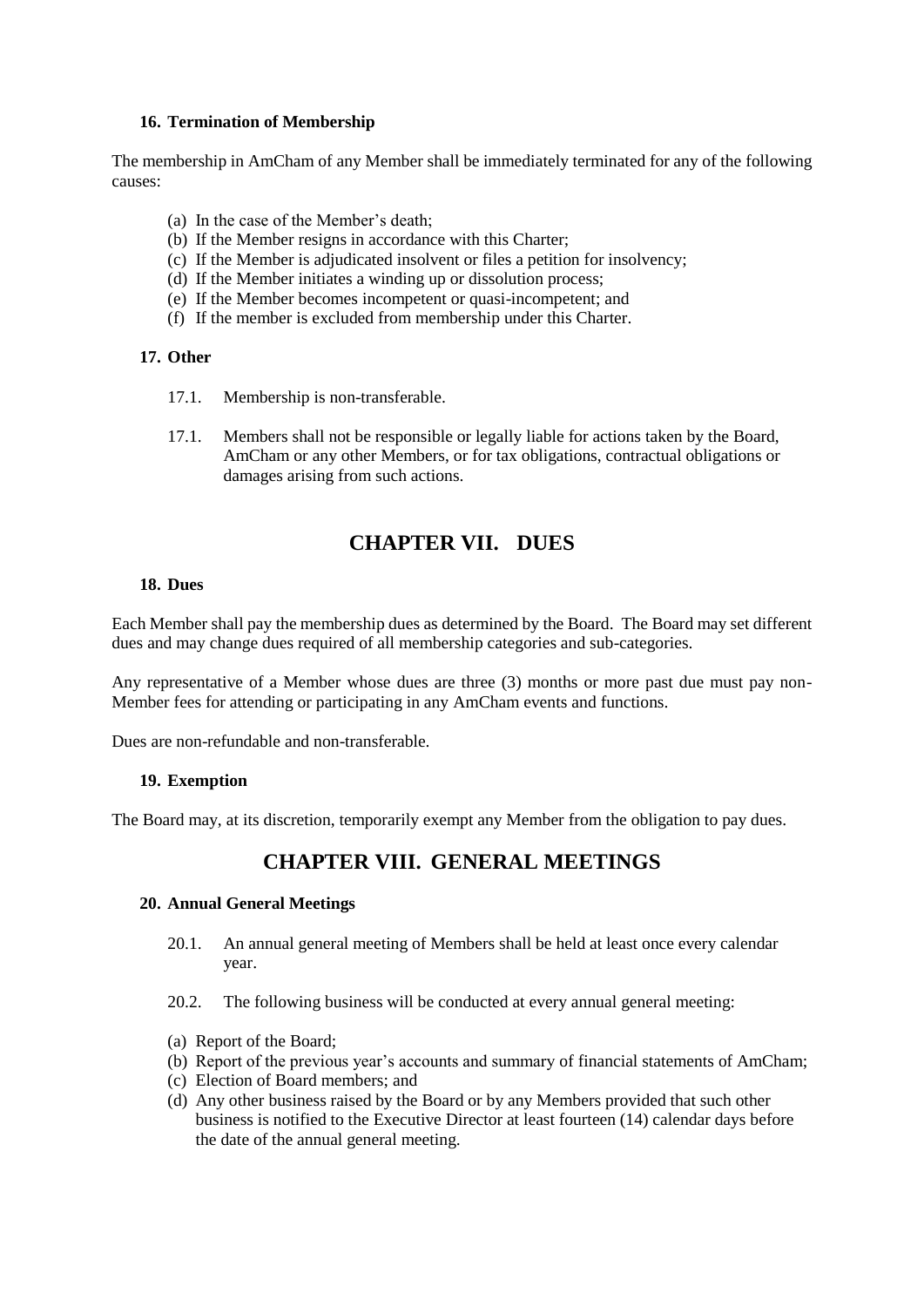#### **21. Extraordinary General Meetings**

- 21.1. Extraordinary general meetings of Members may be convened by the Board or by written petition approved by at least one-third  $(1/3)$  of the Members eligible to vote submitted to the Executive Director, where such petition may be written or provided by electronic means.
- 21.2. Any Member who wishes to place an item on the agenda of an extraordinary general meeting may do so by giving notice to the Executive Director at least fourteen (14) calendar days before the date of the extraordinary general meeting.

#### **22. Notice**

Written notice of every annual general meeting and extraordinary general meeting must be provided to every Member no later than twenty-one (21) calendar days before the date of such meeting, except that Members may request that additional items be placed on the agenda following notice as provided in Article 21 above. The Board shall determine the means of providing notice. The notice must explain the agenda for the meeting, and must provide the date, time and location of the meeting, and must inform Members of their right to introduce additional agenda items.

#### **23. Quorum**

- 23.1. Participation of fifty percent (50%) of the Company Members eligible to vote shall constitute a quorum for purposes of all annual general meetings and extraordinary general meetings, whether such Members participate in such meeting in person or by proxy, or by early voting if permitted by the Board, whether present at the meeting or not.
- 23.2 In the event that the quorum requirement is not met, the meeting may continue, however no vote of Members shall be taken. The meeting shall be reconvened at a later date, at which the same quorum requirement as provided above shall apply.

#### **24. Presiding Officer**

Every general meeting shall be presided over by a presiding officer, who shall be the Chairperson, or the Vice-Chairperson or other person appointed by the Board.

## **CHAPTER IX. BOARD OF GOVERNORS**

#### **25. Nominating Committee**

The Board shall appoint a nominating committee ("Nominating Committee") composed of at least three (3) members, who shall all be representatives of Company Members. No person serving as a member of the Nominating Committee may at the same time be a member of the Board. The Nominating Committee shall have the duty to nominate candidates for the Board whose positions are to be vacated at the end of the terms of Board Members and also to nominate candidates for positions on the Board which are vacated prior to completion of such Board Members' terms. The Nominating Committee shall evaluate possible candidates who are self-recommended and those recommended by any Company Member.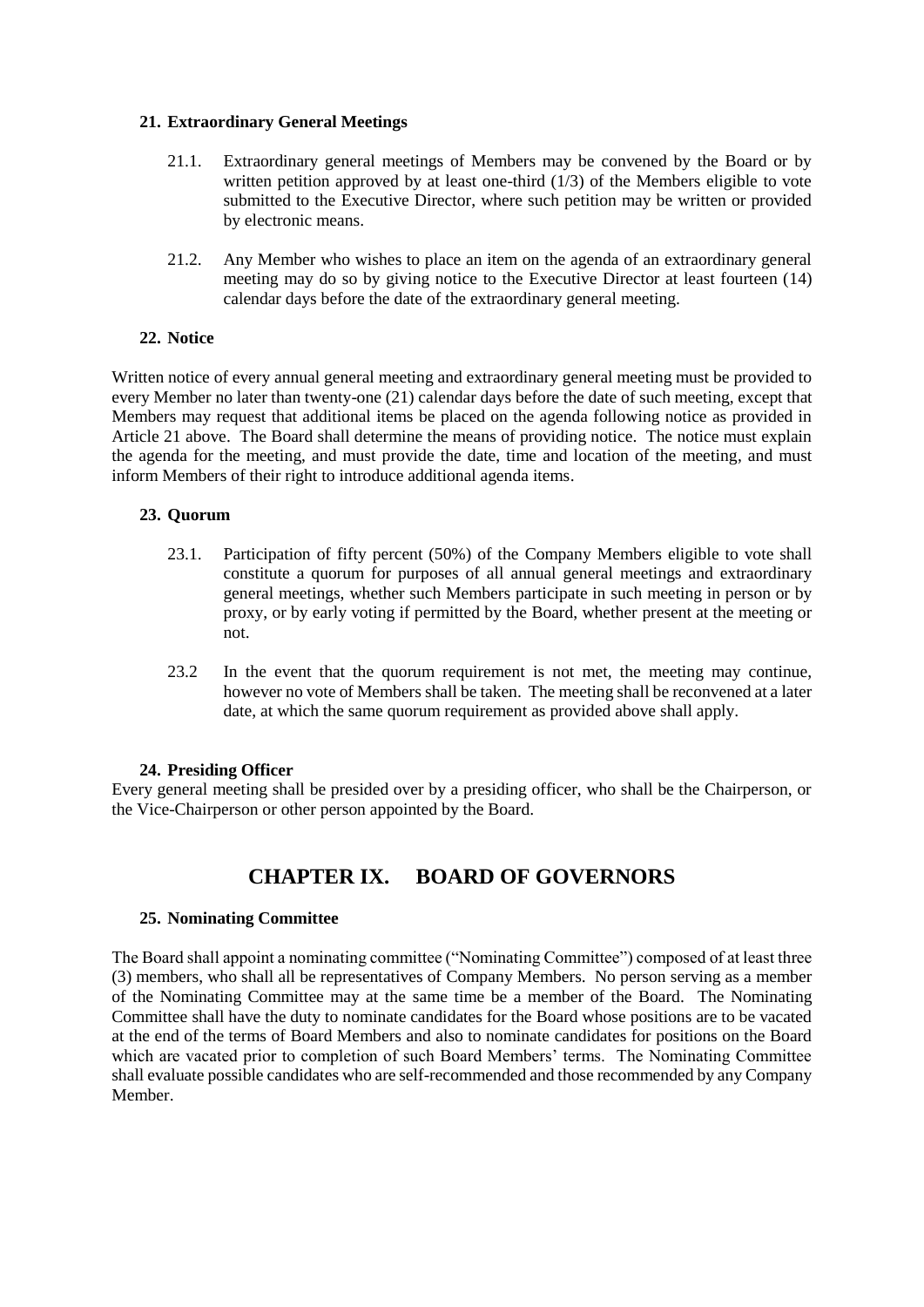#### **26. Election, Composition, Qualifications of the Board, and Removal of Board Members**

- 26.1. The Board shall consist of at least five (5) persons, and shall consist of an odd number of members. No more than twenty-five percent (25%) of the Board Members may be representatives of non-Company Members. All remaining Board Members must be representatives of Company Members. The number of Board Members shall not exceed ten percent (10%) of the total number of Company Members. No Member may have more than one (1) of its representatives serving as a Board Member at any given time.
- 26.2. Candidates for Board Member shall be elected by secret ballot every year at the annual general meeting of Members. The candidates receiving the largest number of votes shall become Board Members. If there is a tie vote for the final position on the Board, a second vote among the candidates tied for the final position shall be held at the same annual general meeting.
- 26.3. Every Board Member elected at an annual general meeting of Members shall serve a term of two years beginning on 01 January of the year following such annual general meeting and completing such term on 31 December of the year following the year in which their term begins.
- 26.4. In the event that there is a vacancy on the Board prior to the completion of such Board Member's term, the Board shall appoint a qualified person to fill such vacancy at the earliest possible time. The Board shall consider only those candidates recommended by the Nominating Committee, as well as candidates who were on the ballot at the most recent annual general meeting but were not elected at such meeting. Any Board Member filling such a vacancy shall complete the term of the person who vacated the position. At the conclusion of such term, the person who filled the vacancy may seek re-election as though such person had served the entire two-year term of the vacated position, consistent with the provision on term limits provided in this Charter.
- 26.5. A Board Member shall cease to hold office upon the occurrence of any of the following:
- (a) Their term of office expires;
- (b) The Board votes to remove them;
- (c) The Members vote to remove them;
- (d) The Member they represent ceases to be a Member; or
- (e) The Board Member resigns from the Board.
- 26.6. In the event that any Board Member loses their eligibility to serve as a Board Member, as provided in this Charter, such Board Member shall be deemed to have resigned from their position on the Board, and the Board shall proceed to fill such vacancy.
- 26.7 In the event that non-Company representatives are elected to positions on the Board and such election results in exceeding the maximum number of non-Company representatives permitted to be on the Board under Article 26.1 above, only those non-Company representatives receiving the largest number of votes may hold a position on the Board, up to the maximum number of non-Company representatives permitted. All other non-Company representatives receiving votes shall be disqualified from holding positions on the Board, regardless of the number of votes received. In such a scenario, those candidates representing Company Members and receiving the largest number of votes shall hold positions on the Board.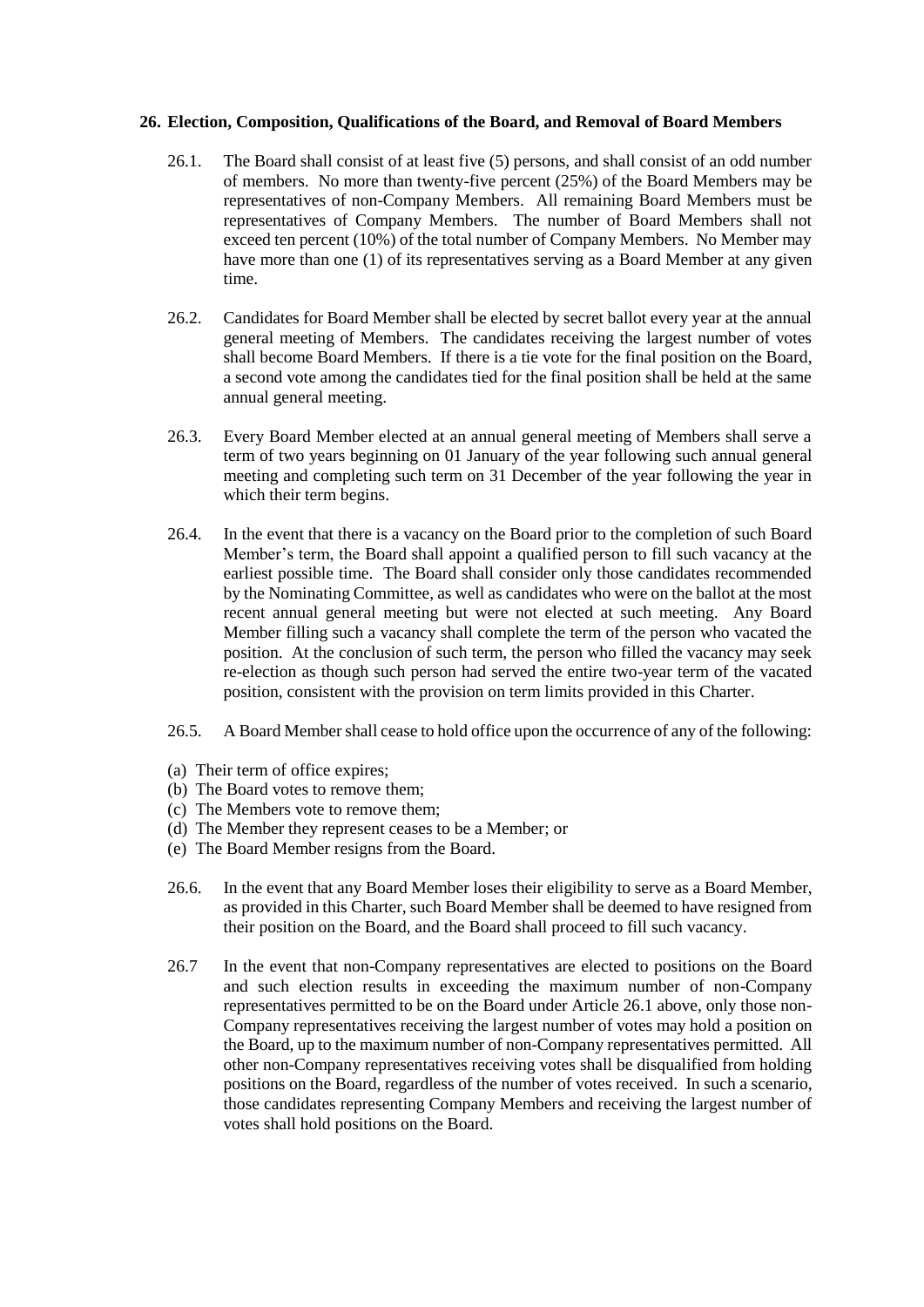#### **27. Term Limits**

No person may serve more than two (2) consecutive terms as a Board Member. After completing two (2) consecutive terms, such person may seek to be elected to the Board at the following year's annual general meeting or any subsequent annual general meeting and if elected, may again serve a maximum of two (2) consecutive terms.

#### **28. Obligations of Board and Board Members**

- **28.1. Election of Officers**. Following each annual general meeting and prior to 01 January of each year following such meeting, the newly-elected Board Members shall elect by majority vote a Chairperson, a Vice-Chairperson, a Treasurer and a Secretary from among the elected Board Members. The term of all officers shall be one (1) year, commencing on 01 January of the year following the most recent annual general meeting and concluding on 31 December of the same year. Officers may serve a maximum of four (4) consecutive terms as officers, regardless of which officer position they hold. In the event of any vacancy of an officer position prior to the completion of a term, the Board shall appoint a replacement to fill such vacancy, from among its members, to complete the term. Such an appointed replacement shall be deemed to have completed one (1) term at the completion of the vacated term and may, in accordance with the provisions of this Charter, seek re-election to continue holding such office.
- **28.2 Board Meetings**. The Board shall hold a Board meeting at least once every month. Any Board Member failing to attend three (3) consecutive Board meetings without good cause or failing to attend five (5) Board meetings in any twelve-month period without good cause, shall be deemed to have resigned from their position on the Board, and the Board shall proceed to fill such vacancy. At every Board meeting, the Board Members present shall determine who will act as chair of the meeting and secretary of the meeting. The chair of the meeting shall preside over the meeting and the secretary of the meeting shall prepare minutes of the meeting.
- **28.3. Means of Attendance at Board Meetings**. Board Members may attend Board meetings in person or by any other means permitted by the Chairperson or Vice-Chairperson.
- **28.4. Duty to Members**. All Board Members shall be accountable to the Members, and have fiduciary duties to the Members.
- **28.5. General Duties**. The duties of the Board and the Board Members are to oversee and make policy decisions with respect to the functioning of any functions/events of AmCham, to promote relations with other associations and other relevant entities, persons and organizations, and to make decisions on matters affecting AmCham, except matters reserved to Members.
- **28.6. Voting**. A quorum for meetings of the Board must be a majority of the elected Board Members. Any resolution of the Board must be passed by a majority of Board Members present at a meeting (in person or by other means), unless provided otherwise in this Charter. Resolutions of the Board may be taken by a show of hands of the Board Members, or by secret ballot, at a duly convened Board meeting. Such resolutions may also be passed by the signature (including electronic signature) on a written document containing the proposed resolution(s), which document may be circulated to all Board Members by hand, mail, email, fax or other means. Every Board Member, except the Chairperson, shall have one (1) vote on any matter brought to a vote of the Board. In the event of a tie vote, the Chairperson shall have a tie-breaking vote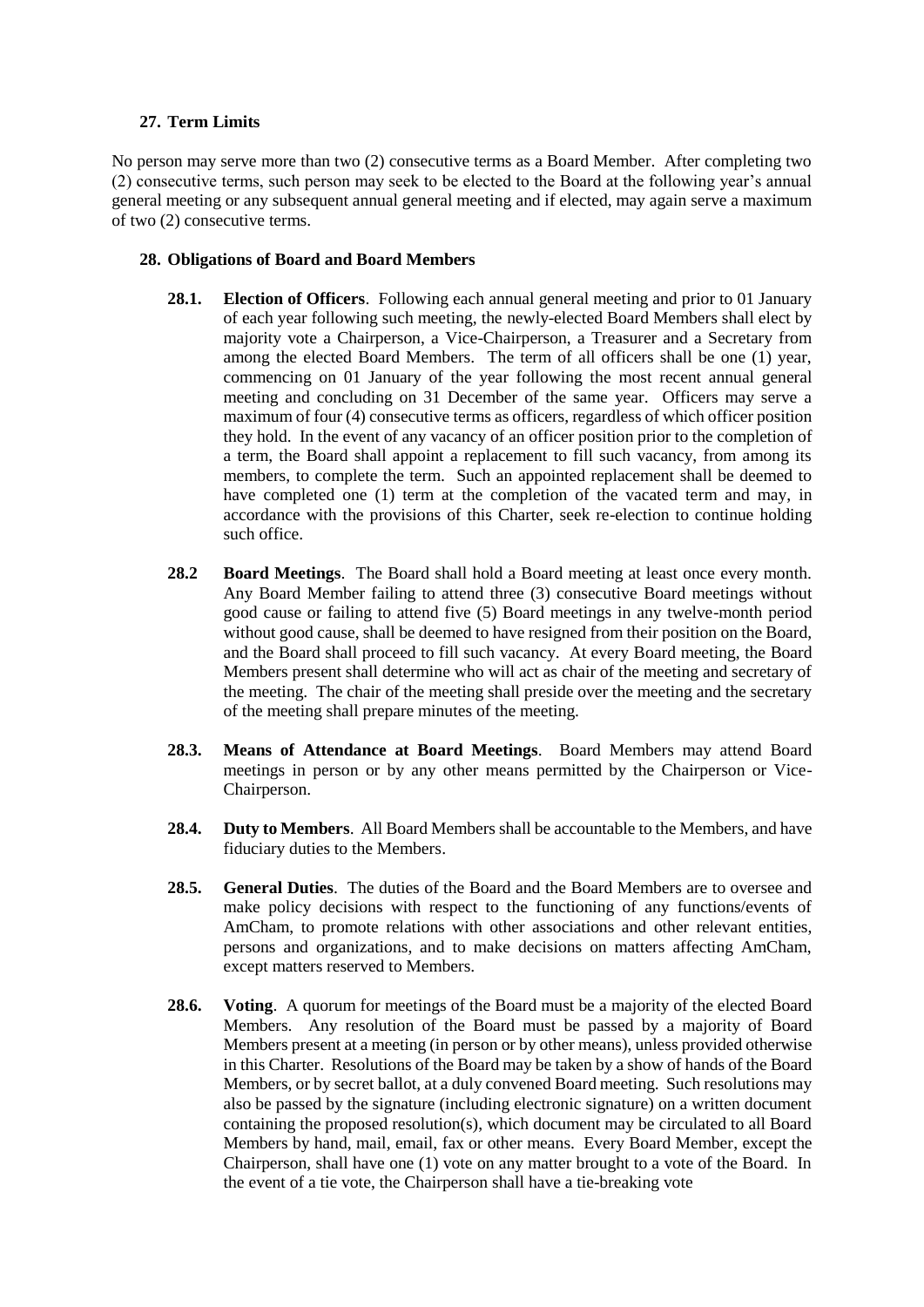- **28.7. Supervision**. The Board shall manage and administer the day to day affairs of AmCham, may delegate such supervisory responsibility to the Executive Director, and may appoint committees to manage such affairs and to make recommendations to the Board, as determined by the Board. The Board shall appoint an Executive Director and other administrative personnel to manage the work of AmCham and the Board, and shall determine the remuneration for the Executive Director and other administrative personnel, and may delegate its authority as it deems prudent. Delegation of the Board's responsibility of the day to day affairs of AmCham does not relieve the Board of its responsibility for such affairs or of any of the Board's other obligations and responsibilities under this Charter.
- **28.8. Auditor**. The Board shall appoint an auditor to audit the financial records of AmCham every year, shall review and approve the audited financial statements and shall present the audited financial statements to the Members at every annual general meeting. The auditor is entitled to make inquiries with any Board Member and all officers of AmCham who are involved with such accounts and documents and the Executive Director. The Board Members and officers and the Executive Director shall assist and facilitate such audit inspection. AmCham's auditor shall have access to all records, accounts and financial documents of AmCham as appropriate to carry out its audit functions.
- **28.9. Accounts**. The Board shall ensure that accounts of AmCham are prepared and maintained showing the sums of money received and expended, with reasonable details for the same, as well as the assets and liabilities of AmCham. The annual audit of AmCham must be certified by an auditor or auditors.
- **28.10. Annual Report and Committee Reports.** The Board shall consider for approval at the end of each fiscal year committee reports on the activities of AmCham and the audited financial report. Once approved by the Board, such reports or appropriate summaries of such reports shall be presented to the Members.
- **28.11. Liability**. The Board Members shall not be responsible or legally liable to the Members, or to any third parties, for actions taken by, or for liabilities of, the Board, any Board Member, AmCham, or any Members, so long as such Board Members have acted in accordance with this Charter and applicable law.
- **28.12 Honorary Board Members**. The Board may recognize current and former Board Members for their outstanding service to AmCham and may grant the honorific titles of Chairman Emeritus, Chairperson Emeritus, Board Member Emeritus or Governor Emeritus to such persons and may recognize such honorific titles previously granted. Such titles shall be held for life unless revoked by the Board or relinquished by the person granted such title. Criteria for earning such honorific titles and the benefits granted to and expectations of persons granted such honorific titles may be provided in the Bylaws.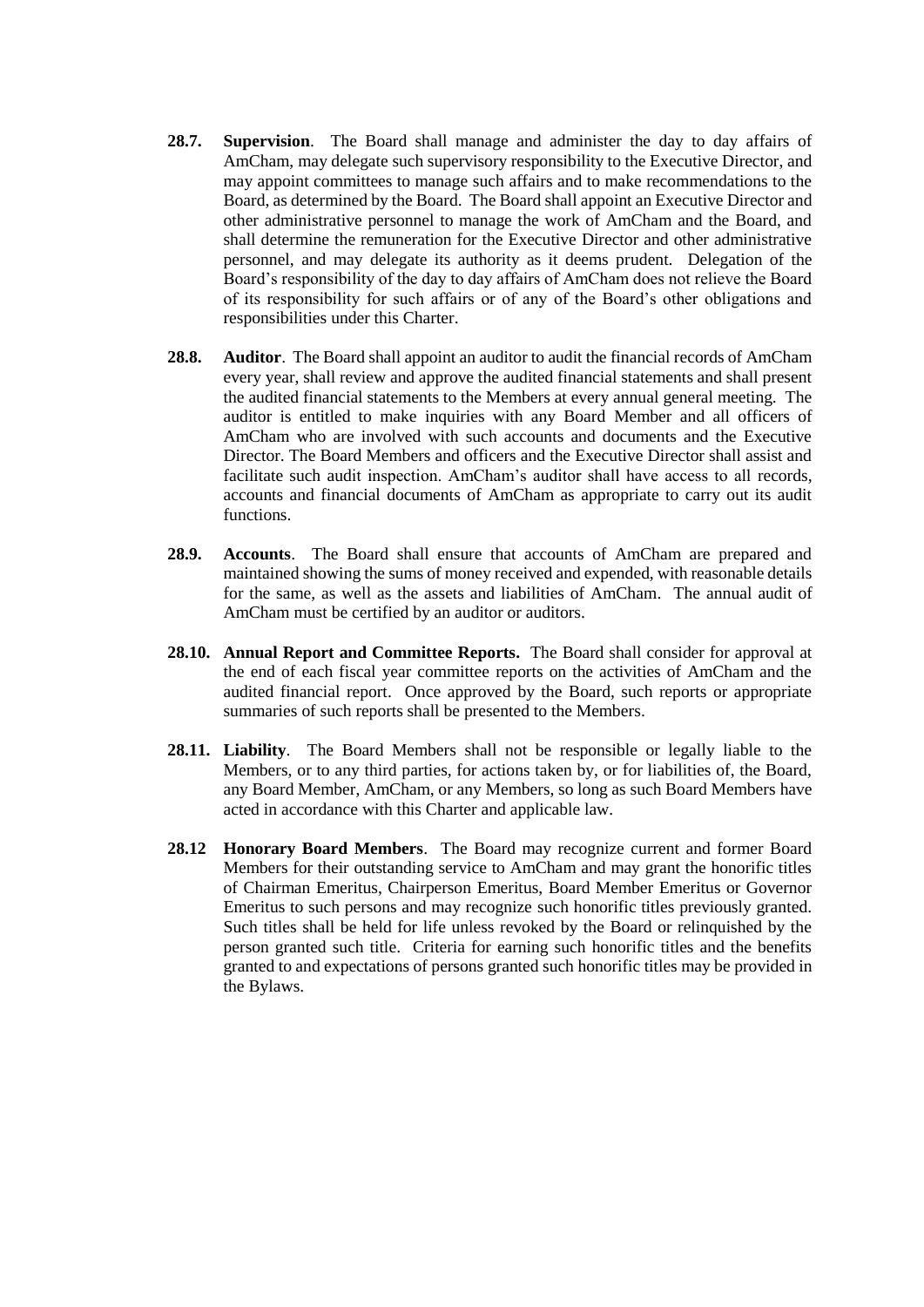## **CHAPTER X. OFFICERS AND EXECUTIVE DIRECTOR**

The following are the duties and obligations of the officers and of the Executive Director. Additional duties, obligations and expectations may be provided in the Bylaws.

#### **29. Chairperson**

The Chairperson shall exercise general supervision over the affairs and interests of AmCham and represent AmCham in all external relations and communications and may delegate such authority to the Executive Director. The Chairperson or Vice-Chairperson shall preside at all meetings of the Board and meetings of AmCham Members. He or she shall, with the approval of the Board, appoint advisors, staff, and the chairpersons of all committees. He or she shall be an ex-officio member of all committees. All official AmCham documents, including without limitation title deeds and contracts, shall be signed by the Chairperson or Vice-Chairperson, and at least one (1) of the following: Treasurer, Secretary and Executive Director.

#### **30. Vice-Chairperson**

A Vice-Chairperson, in the absence of the Chairperson, shall have the same powers and authority as the Chairperson. The Vice-Chairperson shall have such responsibilities and duties as are designated or assigned to him or her from time to time by the Chairperson.

#### **31. Treasurer**

The Treasurer provides financial oversight of AmCham to the Board as the Board and AmCham carry out the business of AmCham.

#### **32. Secretary**

The Secretary shall be the liaison officer to work with the Executive Director in keeping a complete record of the minutes of the meetings of AmCham Members and of the Board and shall countersign their name to all minutes so recorded.

#### **33. Executive Director**

An Executive Director shall be appointed by the Chairperson, with the approval of the Board, to execute the general affairs of AmCham in accord with the objectives, rules, and policies of AmCham, and to perform such tasks and duties as may be determined by the Board. The Executive Director is entitled to attend, without a vote, meetings of the Board and of all committees of AmCham. However, the Nominating Committee shall have authority to decide whether the Executive Director attends its meetings.

The Executive Director shall have charge of the management of AmCham property, but not for the sale or other disposition of such property, and shall supervise and direct AmCham staff and shall provide such clerical assistance to officers and committees as may be required for AmCham projects.

The Executive Director shall provide direction and assistance for projects and activities of AmCham and its committees as approved and authorized by the Board and shall ensure that all committees prepare appropriate minutes of all committee meetings.

The Executive Director shall, in cooperation with the Treasurer, be responsible for keeping AmCham accounts and financial records, attend to the collection of all Member dues, and provide proper accounting and disbursement of AmCham funds.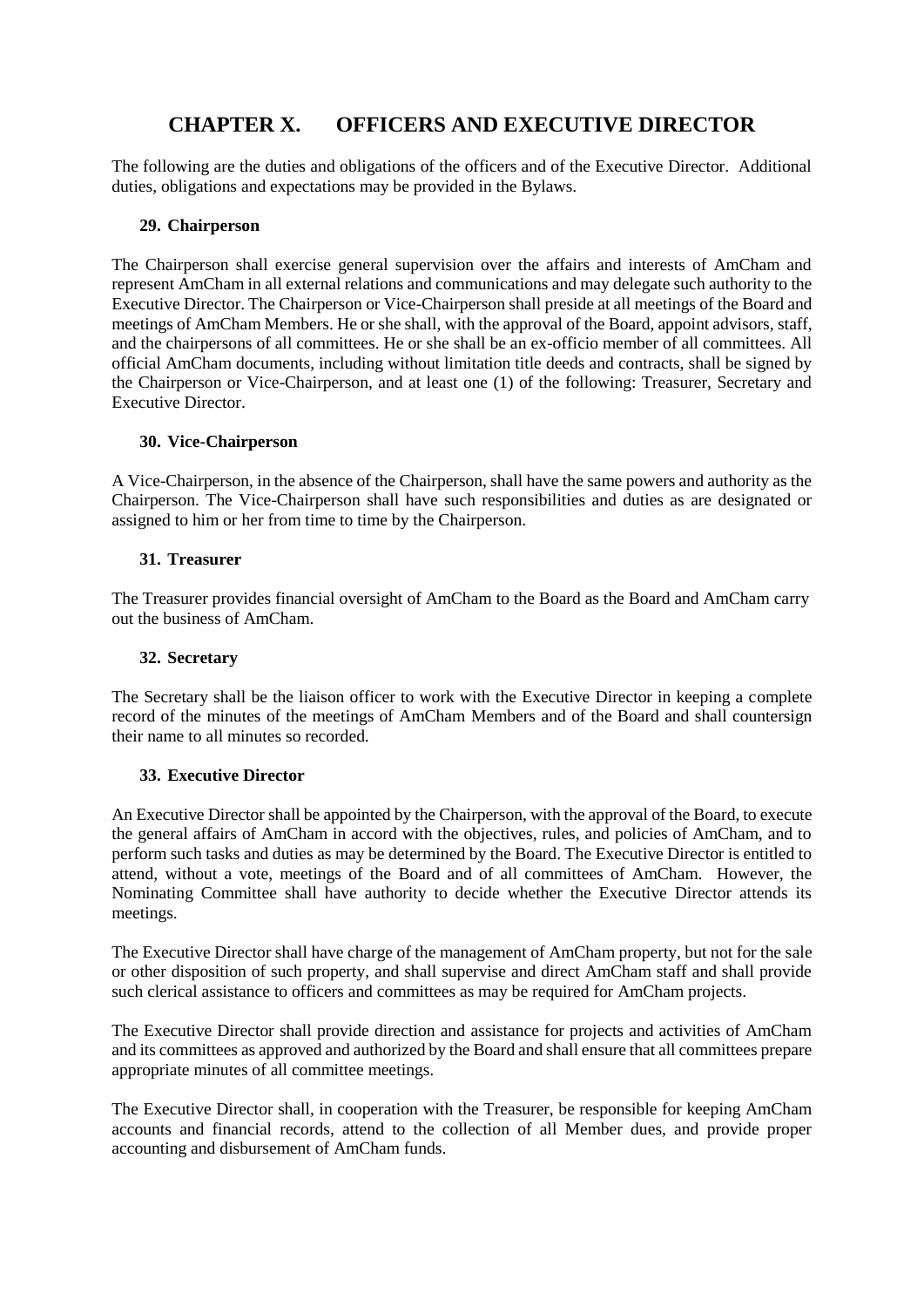The Executive Director is responsible for enforcing the requirement that all committees prepare minutes of all committee meetings.

The Executive Director is responsible for recruiting new Members and maintaining existing Members.

## **CHAPTER XI. COMMITTEES**

#### **34. Formation of Committees**

The Board shall appoint any committees, as temporary or standing committees, as it deems prudent, and may remove committee members, appoint committee members, and dissolve committees at any time.

#### **35. Committee Members**

Committee members need not be representatives of AmCham Members. Officers of committees must be representatives of AmCham Members.

#### **36. Committee Meetings**

Each committee shall meet at the call of its chairperson, and shall meet regularly.

#### **37. Committee Officers**

Subject to the concurrence of the Chairperson of the Board or his or her designee, each committee shall elect a chairperson and a secretary of the committee and shall, at the commencement of each meeting of the committee, select a chair of the meeting and a secretary of the meeting if the chairperson and secretary are not present.

#### **38. Duties of Committees**

Each committee shall within terms of reference from time to time approved by the Board (i) conduct programs of interest to AmCham and its Members, (ii) consider and report on relevant subjects and matters, (iii) recommend to the Board for its approval actions and positions to be taken by AmCham on issues of concern to AmCham and its Members, and (iv) prepare and submit minutes of all committee meetings.

## **CHAPTER XII. MISCELLANEOUS**

#### **39. Events**

Any event or function sponsored by or held by AmCham or in which AmCham participates or sponsors requires approval of: (i) the Chairperson and the Executive Director together; or (ii) any two Board Members; or (iii) any one Board Member and the Executive Director, delegated with such authority by a resolution of the Board.

#### **40. Dissolution**

AmCham shall not be dissolved, except with the consent of not less than two-thirds (2/3) of the Company Members.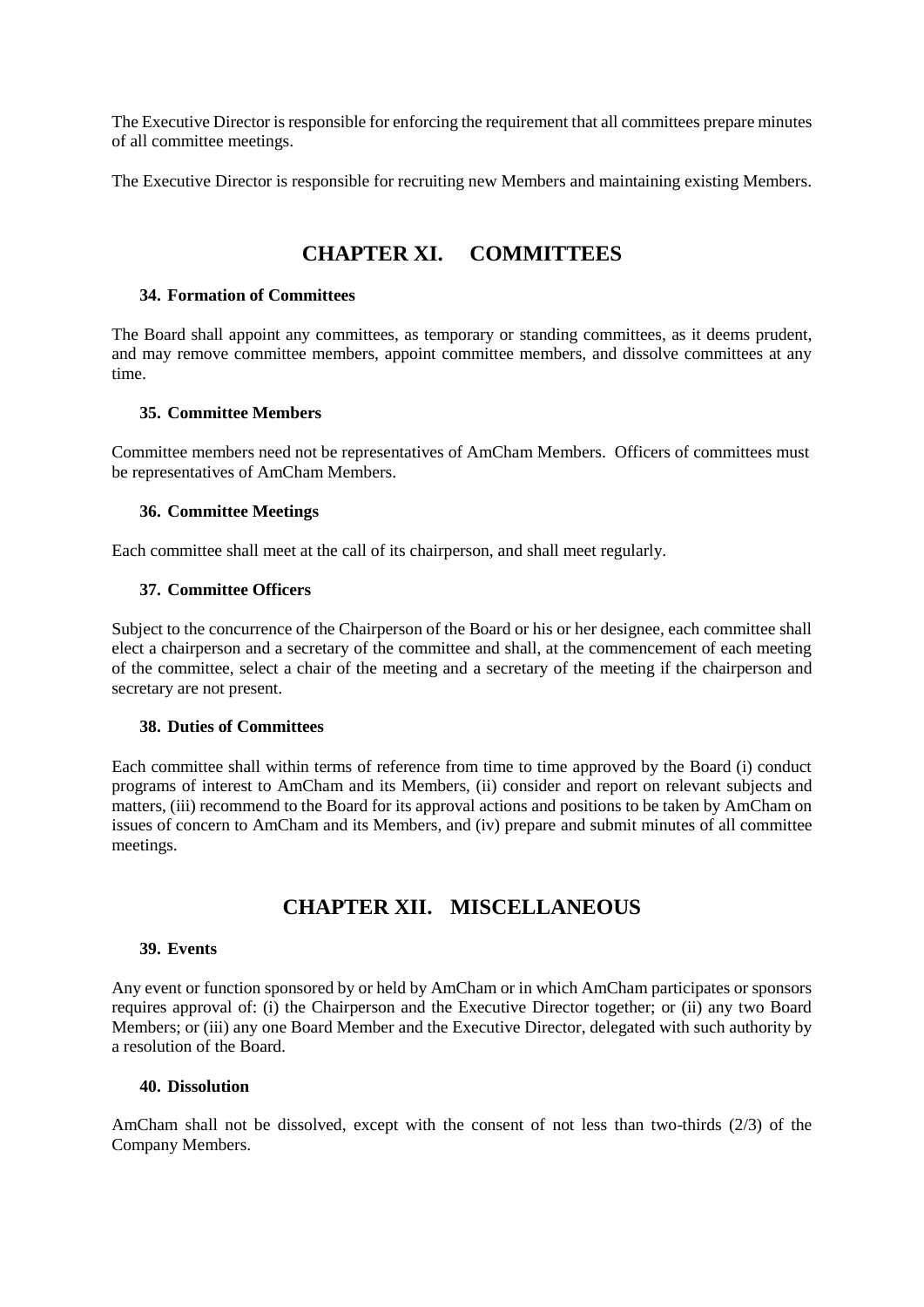The Board will take all actions necessary to deregister AmCham with any and all relevant governmental entities in the event of a decision to dissolve AmCham.

In the event that AmCham is dissolved as provided above, all debts and liabilities incurred on its behalf shall be fully discharged to the extent permitted by law, and any remaining funds will be donated to such charitable organization or organizations as the Board shall decide.

#### **41. Bank Account and Restriction on Expenditures**

The Board may adopt a resolution for AmCham to establish one or more accounts with any financial institution authorized to accept deposits in Cambodia, as well as to recognize accounts previously established and to close accounts.

The signatures of any two (2) of the Executive Director, the Chairperson, the Vice-Chairperson, the Treasurer and the Secretary are required for approval of any payment to be made by AmCham and shall bind AmCham for any financial transaction on behalf of AmCham.

The Board must establish limits on expenditures and such limits shall be provided in the Bylaws.

#### **42. Fiscal Year**

The fiscal year of AmCham shall begin on 01 January and shall end on 31 December.

#### **43. Governing law**

This Charter and the Bylaws are governed in accordance with the laws of Cambodia.

#### **44. Dispute Resolution**

In the event of any dispute arising out of or in connection with this Charter, the parties to such dispute agree to submit the dispute to the National Commercial Arbitration Center of Cambodia ("**NCAC**") for resolution. The arbitration proceedings shall be conducted in accordance with the NCAC arbitration rules then in force. There shall be one (1) arbitrator and the arbitration proceedings shall be conducted in English.

#### **45. Language**

This Charter and the Bylaws are drafted in English. In the event of any discrepancy between this English version and any translation hereof, the English version shall prevail.

#### **46. Amendments to this Charter**

Unless provided otherwise within this Charter, no amendments or additions to this Charter shall be made except by a majority vote of Members constituting a quorum as defined herein.

#### **47. References to Governors and Board of Governors**

Any references to Governors and Board Members as used in this Charter and the Bylaws shall be regarded as references to directors as applicable under the laws of Cambodia. Any references to the Board and the Board of Governors as used in this Charter and the Bylaws shall be regarded as references to the board of directors under the laws of Cambodia.